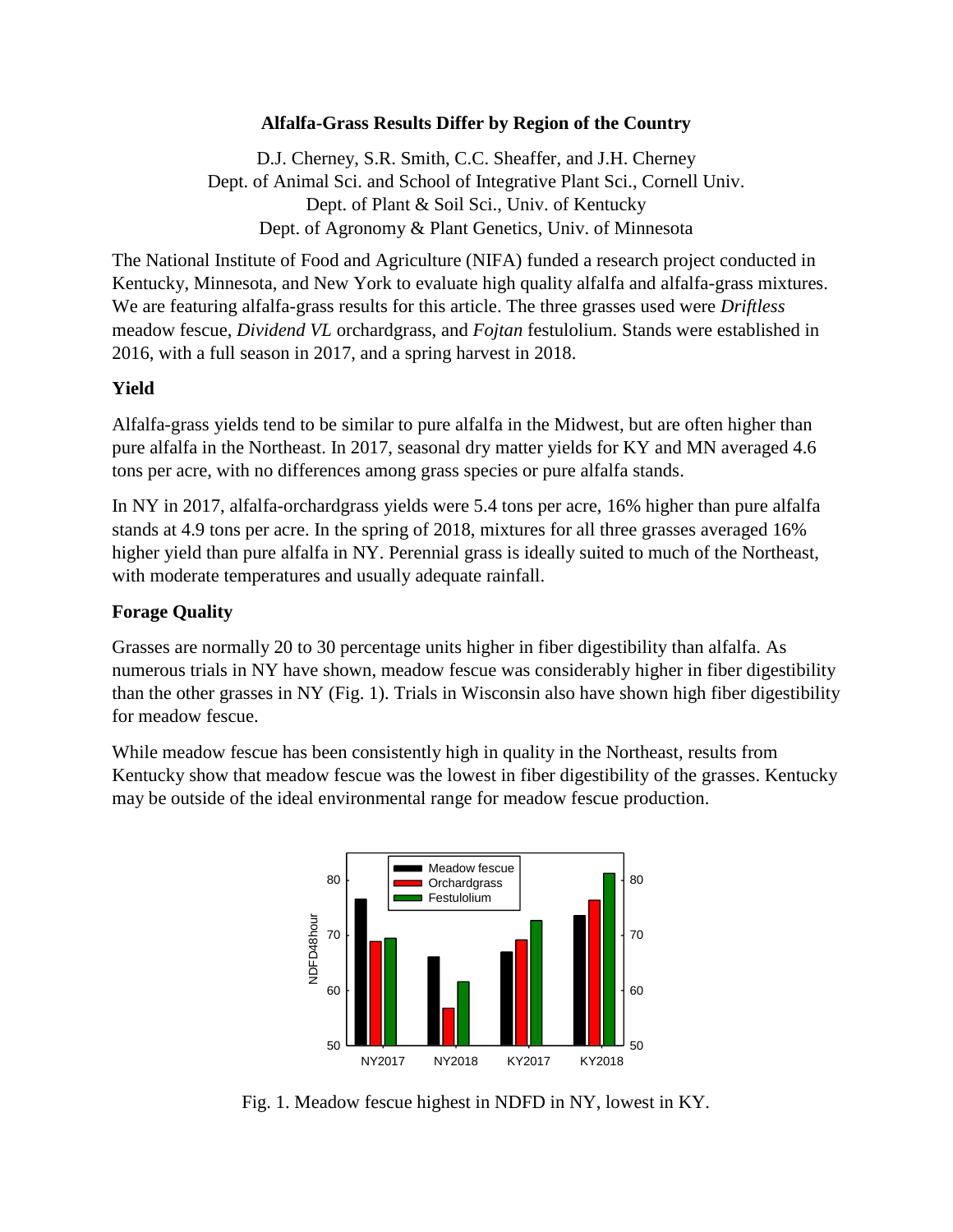## **Grass in the Mixture**

Grass percentage in mixtures is a function of the grass species, the grass seeding rate, and the availability of moisture for the first few weeks after seeding. Even with very low grass% in mixtures in the seeding year in the Northeast, grass% can increase rapidly (Fig. 2). The figure includes grass% at the end of the seeding year (2016), a 4-cut average for the first production year (2017), and spring grass percentage in 2018. Orchardgrass in particular is ideally suited to the Northeast and very competitive with alfalfa.

Grass% can also be greatly affected by the region of the country. While average grass% increased greatly during the first production year in NY, it did not change greatly in KY (Fig. 2). Grass% in KY did increase greatly from 2017 to 2018, but still was considerably lower than in NY. Orchardgrass grass% in NY was 20 percentage units higher than KY in 2018.





#### **When is Meadow Fescue-Alfalfa a Good Idea?**

Grass has much higher fiber digestibility than alfalfa. Meadow fescue has considerably higher fiber digestibility than other commonly used grasses in some parts of the country. Wisconsin dairy feeding trials have resulted in similar milk production between alfalfa diets and alfalfameadow fescue diets.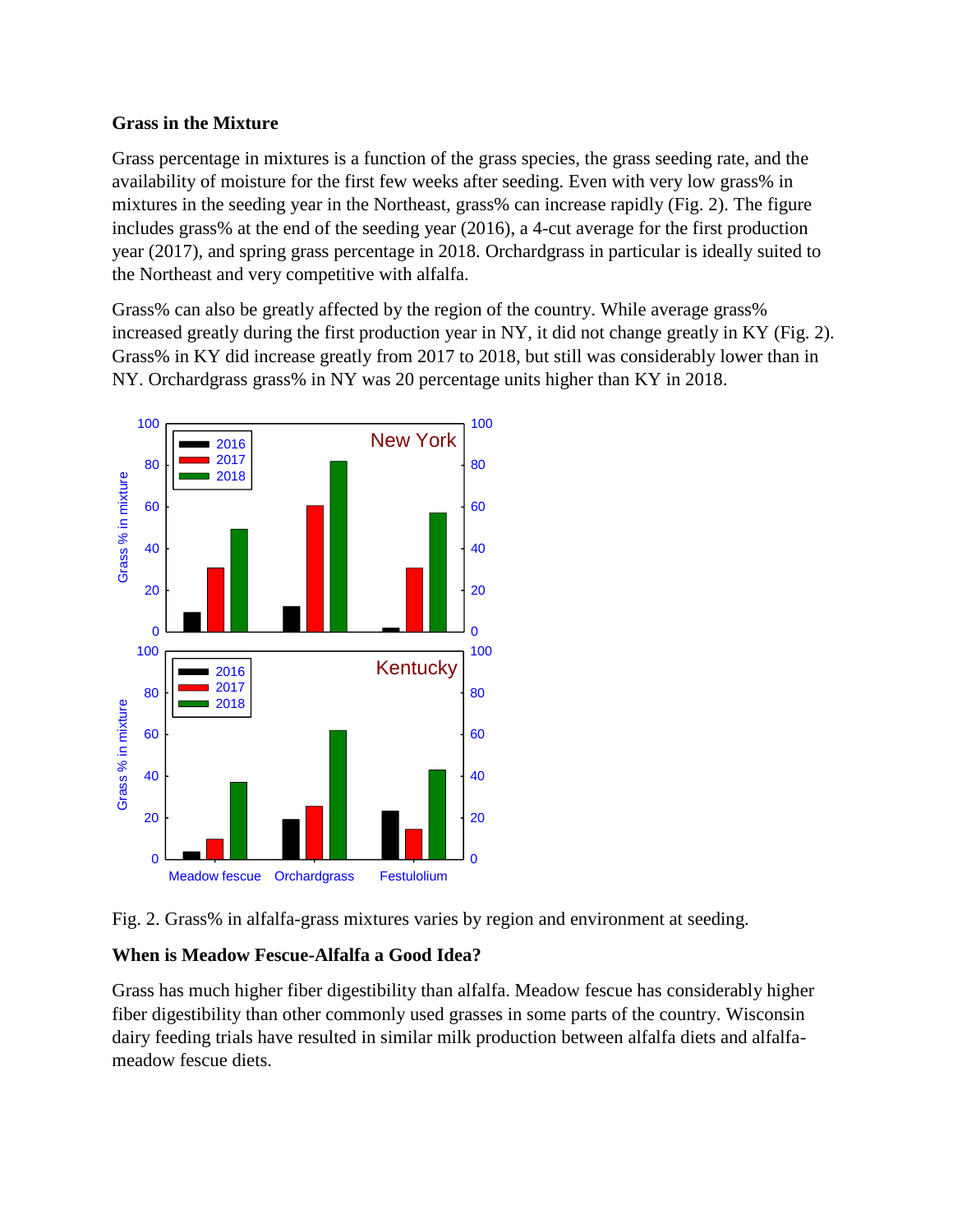Grass in a mixture can increase the harvest window, particularly for regrowth cuttings. Grass with alfalfa will increase the drying rate of cut forage. Mixtures with grass improve soil health with less soil erosion. There are less insect pests and disease in mixtures, and mixtures typically have longer stand life.

Also, corn silage-alfalfa dairy rations often require additional fiber, grass is considerably higher in NDF than alfalfa. Grass in the dairy ration will reduce the level of readily fermentable carbohydrates in the ration. Addition of grass makes for a healthier diet, reducing the occurrence of a variety of animal health issues.

# **When is Meadow Fescue-Alfalfa a Bad Idea?**

If a buyer wants pure alfalfa hay, it is pointless to try and convince them to switch to alfalfagrass. According to USDA-NRCS, meadow fescue can be found growing in all states except Hawaii, while other government websites exclude it from the southern USA. In reality, however, it is a northern species, best suited to Canada and the northern USA.

While meadow fescue is supposedly less aggressive than tall fescue, it has proven to be very aggressive with alfalfa, at least in the Northeastern USA. A very low seeding rate (1-2 lb/a) is required to minimize the chances of excess grass in the mixture.

In the late fall of 2017 in NY, unusually warm, wet weather resulted in excessive meadow fescue growth, stands with more than 50% grass matted down and in some cases smothered alfalfa plants over the winter. This is likely a rare occurrence, however, and one solution would be a post-freeze harvest.



Photo: Perennial grass grown with alfalfa can provide as much or more yield than pure alfalfa, and mixtures can provide a healthier diet for cows.

## **Other Challenges with Mixtures**

Alfalfa growth and development is driven by growing degree days (GDD), while grass development in spring is controlled by day length. Based on Michigan State research, alfalfa